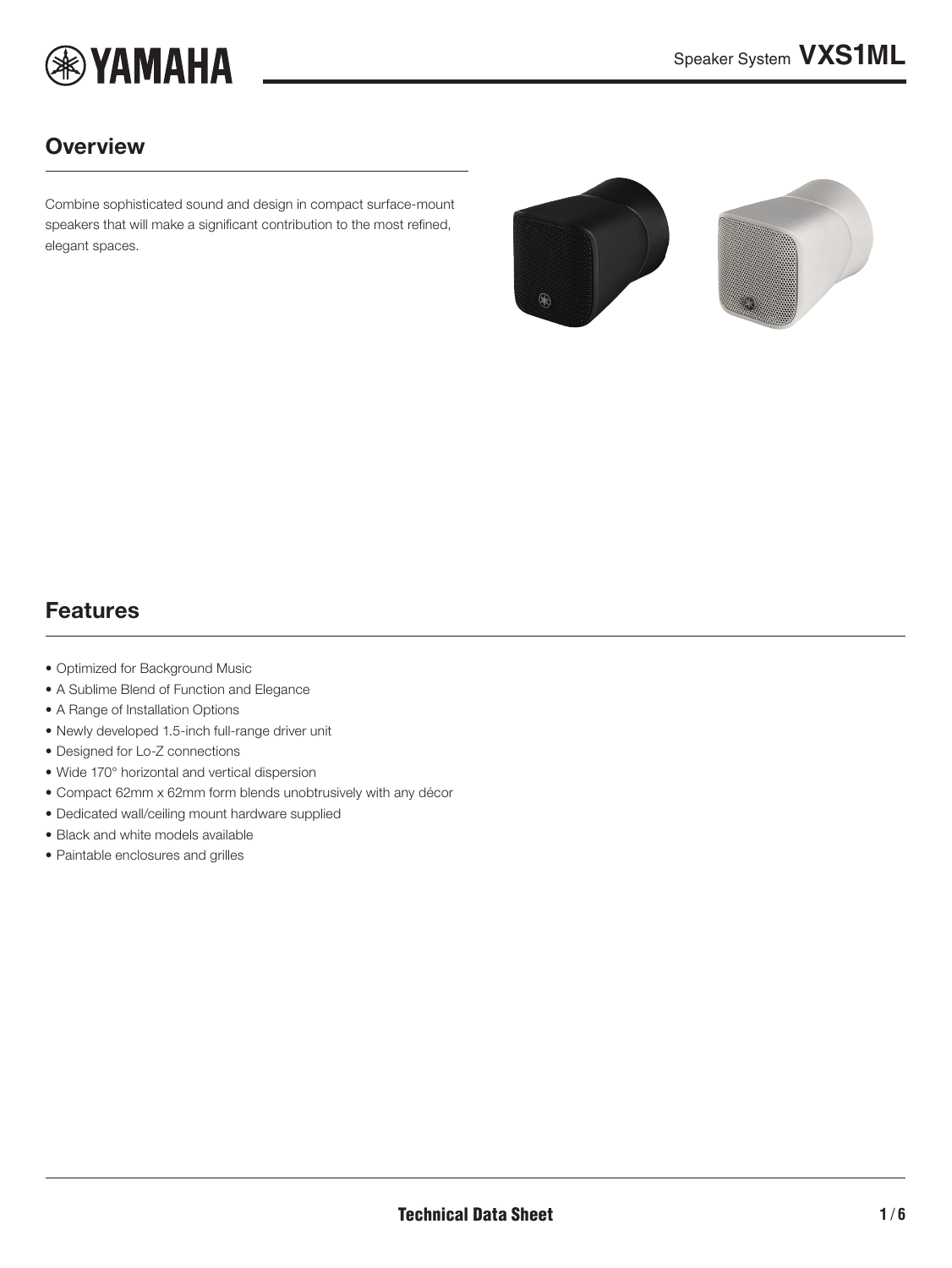

# **Specifications**

#### **General Specifications**

| <b>System Type</b>                     |              | Full-range, Acoustic suspension         |
|----------------------------------------|--------------|-----------------------------------------|
| Components                             | LF           |                                         |
|                                        | <b>HF</b>    | 1.5" Cone                               |
| <b>Frequency Range</b>                 | $(-10dB)$    | 180Hz-20kHz                             |
| Coverage Angle (Horizontal x Vertical) |              | 170° x 170°                             |
| Nominal Impedance                      |              | $8\Omega$                               |
| <b>Power Rating</b>                    | <b>NOISE</b> | 5W                                      |
|                                        | <b>PGM</b>   | 10W                                     |
|                                        | <b>MAX</b>   | <b>20W</b>                              |
| Sensitivity (1W, 1m)                   |              | 79dB SPL*1                              |
| Maximum SPL (Caluculated, 1m)          |              | 92dB SPL*2                              |
| Connectors                             |              | Euroblock (2 pin) $\times$ 1            |
| Material, Finish, Color                |              | Black, White                            |
| Dimensions (W x H x D)                 |              | 62mm x 62mm x 82mm (2.4" x 2.4" x 3.2") |
| Net Weight                             |              | 0.17kg (0.37lbs)                        |
| Packaging                              |              | Single                                  |
| Certificate                            |              | UL1480, NFPA70, CE, RoHS                |

\*1 Full-space (4π) (300Hz-10kHz)

\*2 Calculated based on power rating and sensitivity, exclusive of power compression

#### **Accessories**

| Included<br>ACCESSONES      | DIACKEL<br>vvai<br>/ UUIIII IU |
|-----------------------------|--------------------------------|
| Ontio<br>ional Accsessories | niviativi<br>⊬ا∨ات             |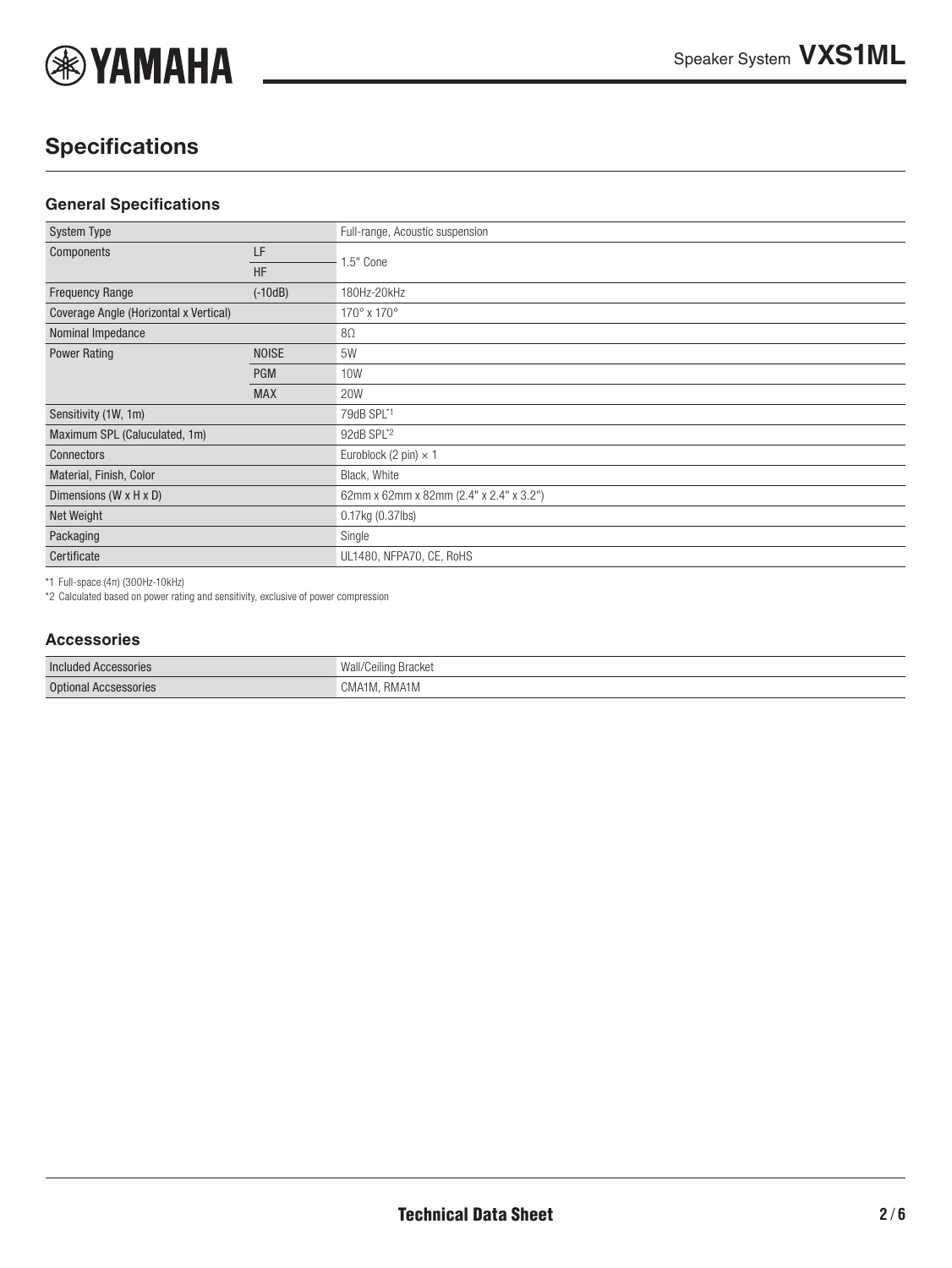

#### **Dimensions**

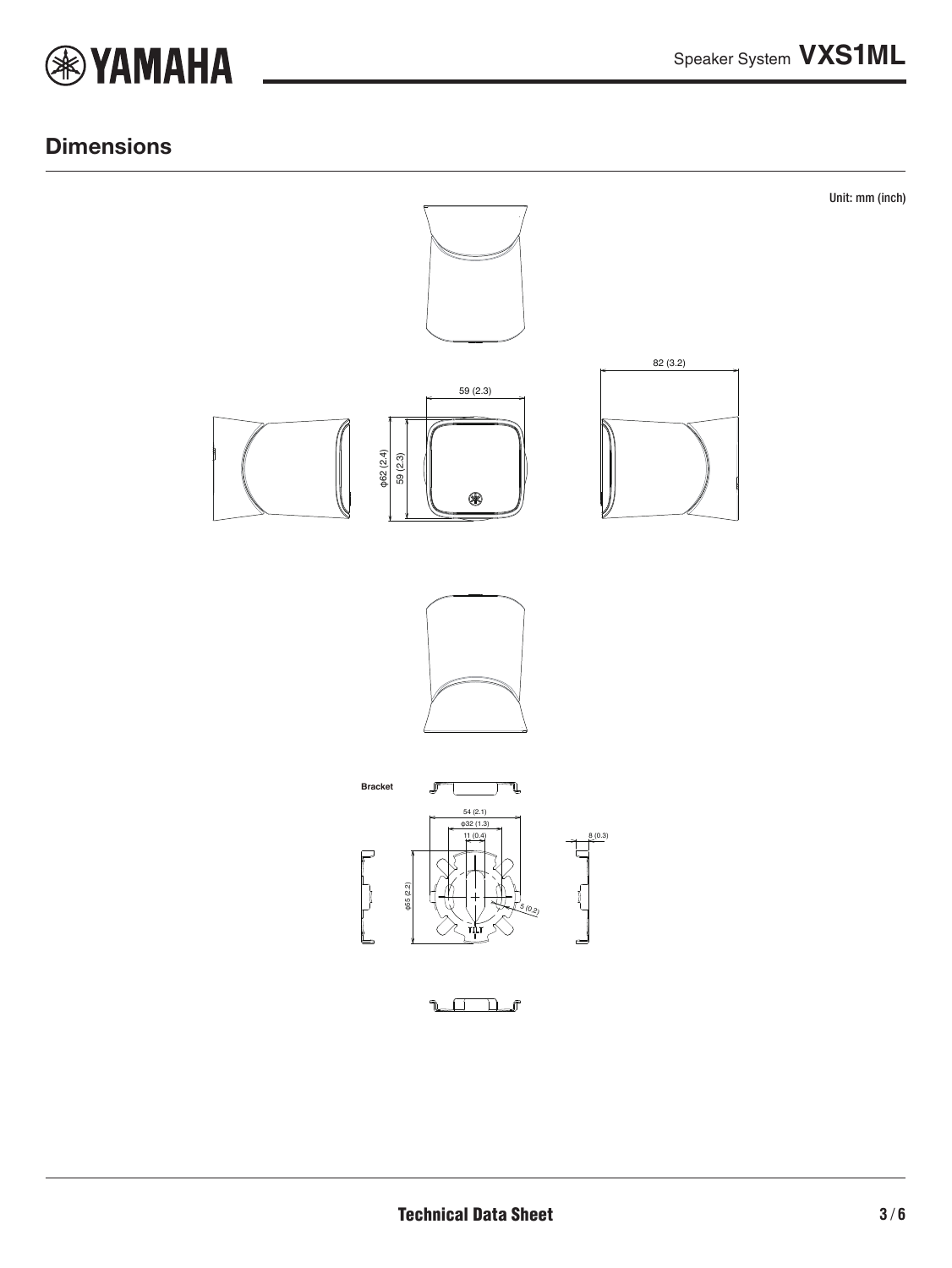

## Architectural and Engineering Specifications

The loudspeaker shall be of surface-mount design, a Full-range, Acoustic suspension type. The loudspeaker shall consist of 1.5" (3.75cm) cone driver. The speaker shall be rated at 8 ohms. The power rating shall be 10W into 8 ohms. The loudspeaker shall be capable of meeting the following performance criteria: The measured sensitivity shall be 79dB SPL (at 1W, 1m, in full-space); The maximum SPL shall be 92dB SPL (at 1m); The frequency range shall be 180Hz-20kHz (10dB below rated sensitivity, in full-space); The nominal coverage angle shall be 170° horizontal and 170° vertical. The 2-pin Euroblock connector shall be provided for an input. The cabinet and baffle shall be constructed of ABS. The grille shall be constructed of 0.5mm-thick powder coated perforated steel, with an aperture ratio of 58%. The grille shall have the following color variation: black-painted (VXS1MLB) or white-painted (VXS1MLW). The loudspeaker shall be 62mm (2.5") wide, 62mm (2.5") high, and 82mm (3.3") deep. The weight shall be no more than 0.17kg (0.4lbs). The loudspeaker shall have included accessories as follows: The bracket shall allow the loudspeaker to be mounted onto both walls and ceilings. The loudspeaker shall be the Yamaha VXS1MLB or VXS1MLW.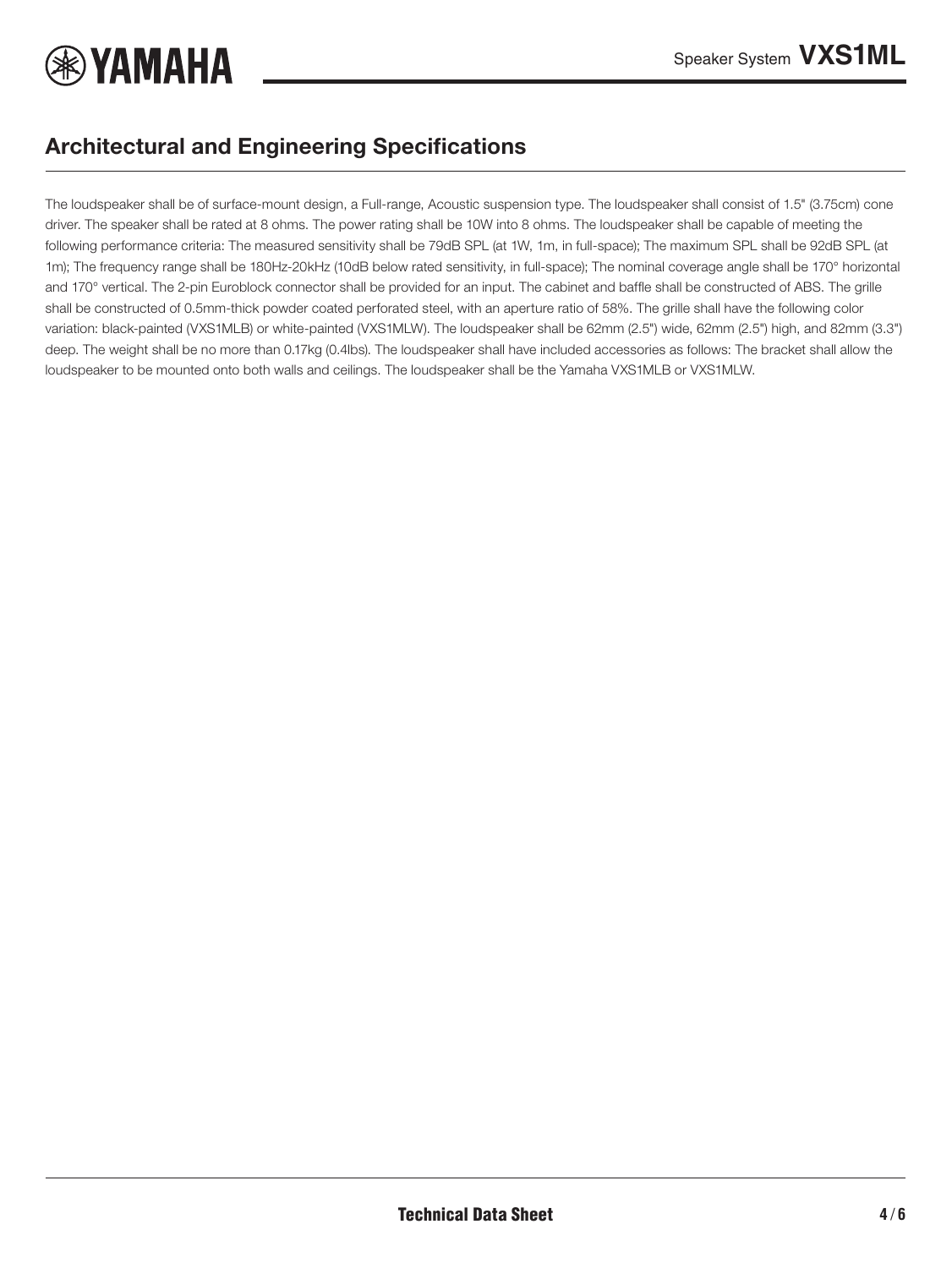

### Horizontal Beam Width



#### Vertical Beam Width



## Directivity Index